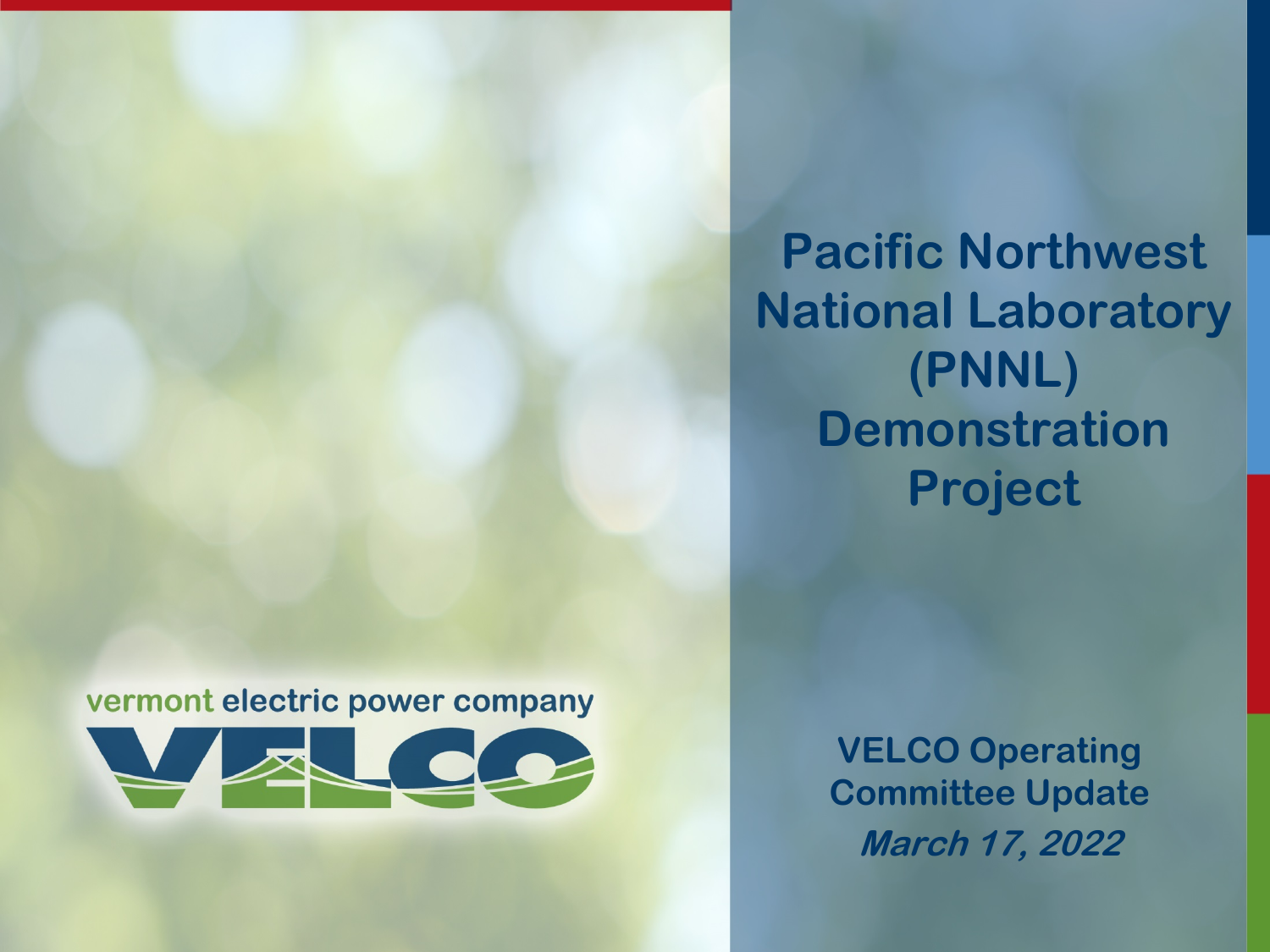# **The Evolving Grid**

- New operational challenges associated with increasingly complex T&D system
	- Additional DER development
	- Increasing electrification
	- New regulatory requirements
- VELCO has initiated several capital projects to help VELCO and DUs prepare
- To aid the effort, we have been provided the opportunity to advance a billable R&D project with DOE/PNNL



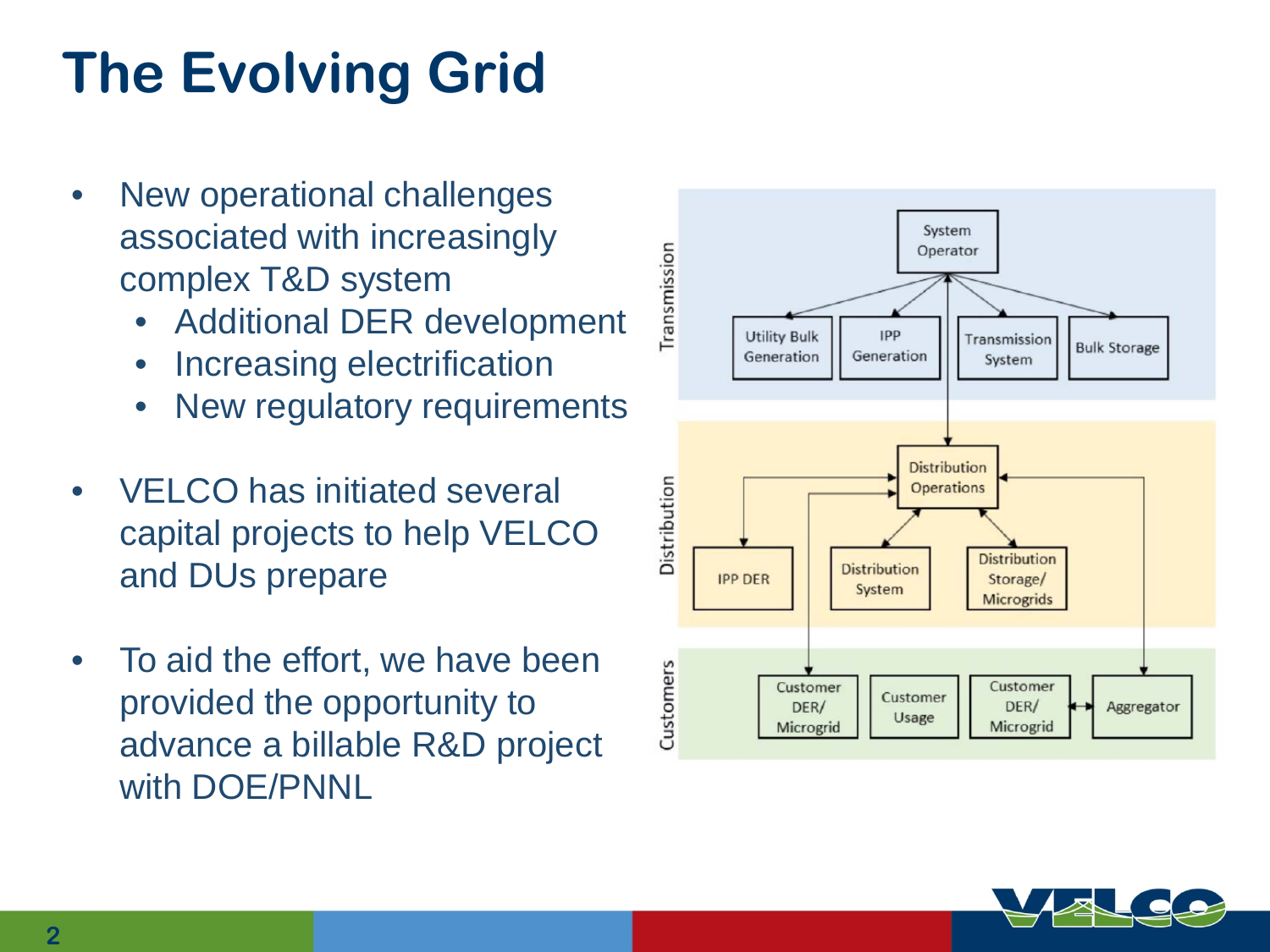## **Project Background**

- Project funds issued by Senator Leahy's Office directed to:
	- Execute "sensor demonstration" activities in partnership with PNNL and VELCO
- The 3-year project seeks to demonstrate through a simulation that:
	- A standards-based model can help utilities use sensor data to collaboratively coordinate and make more informed decisions

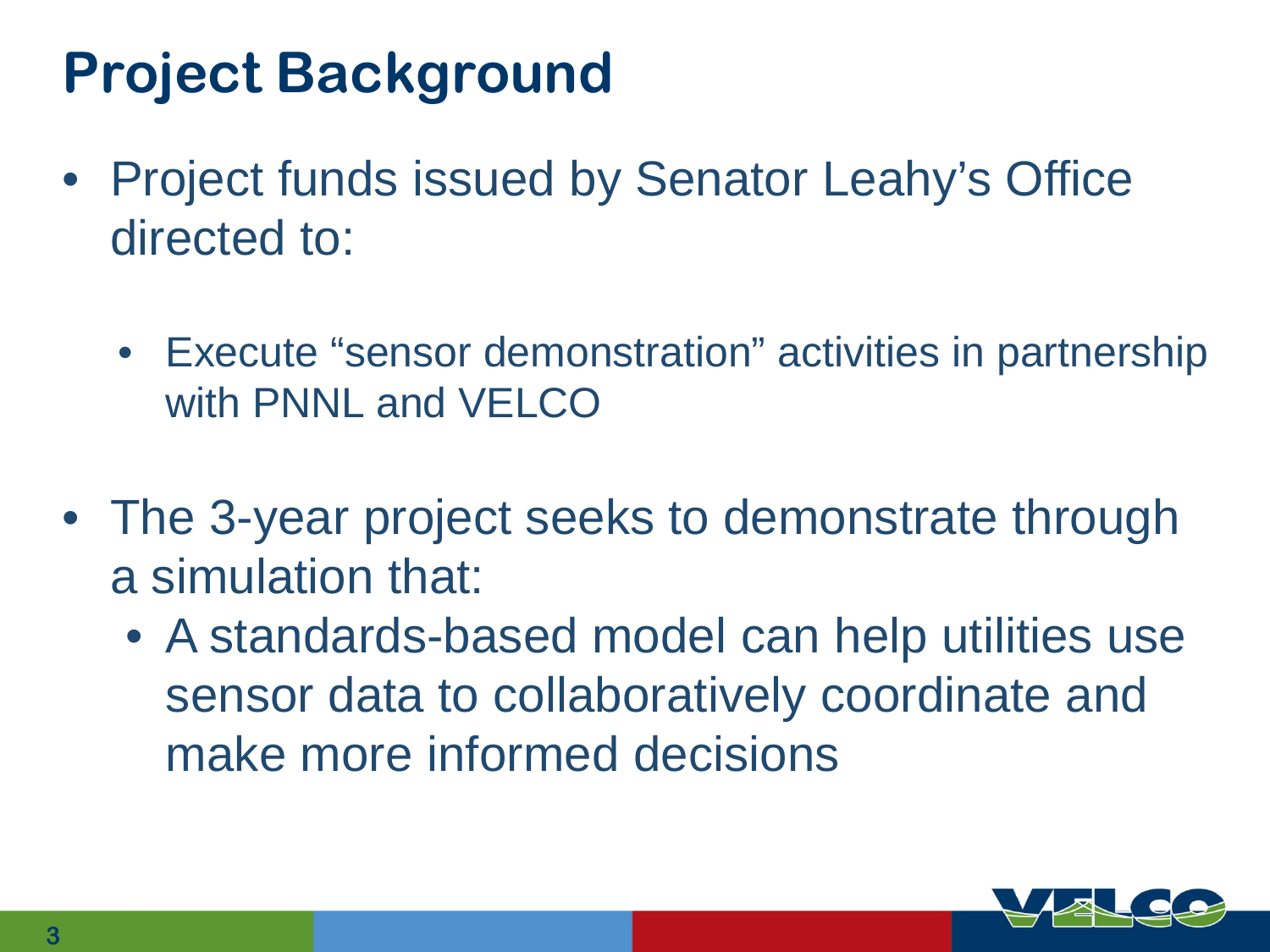### **Project Demonstration Activity**



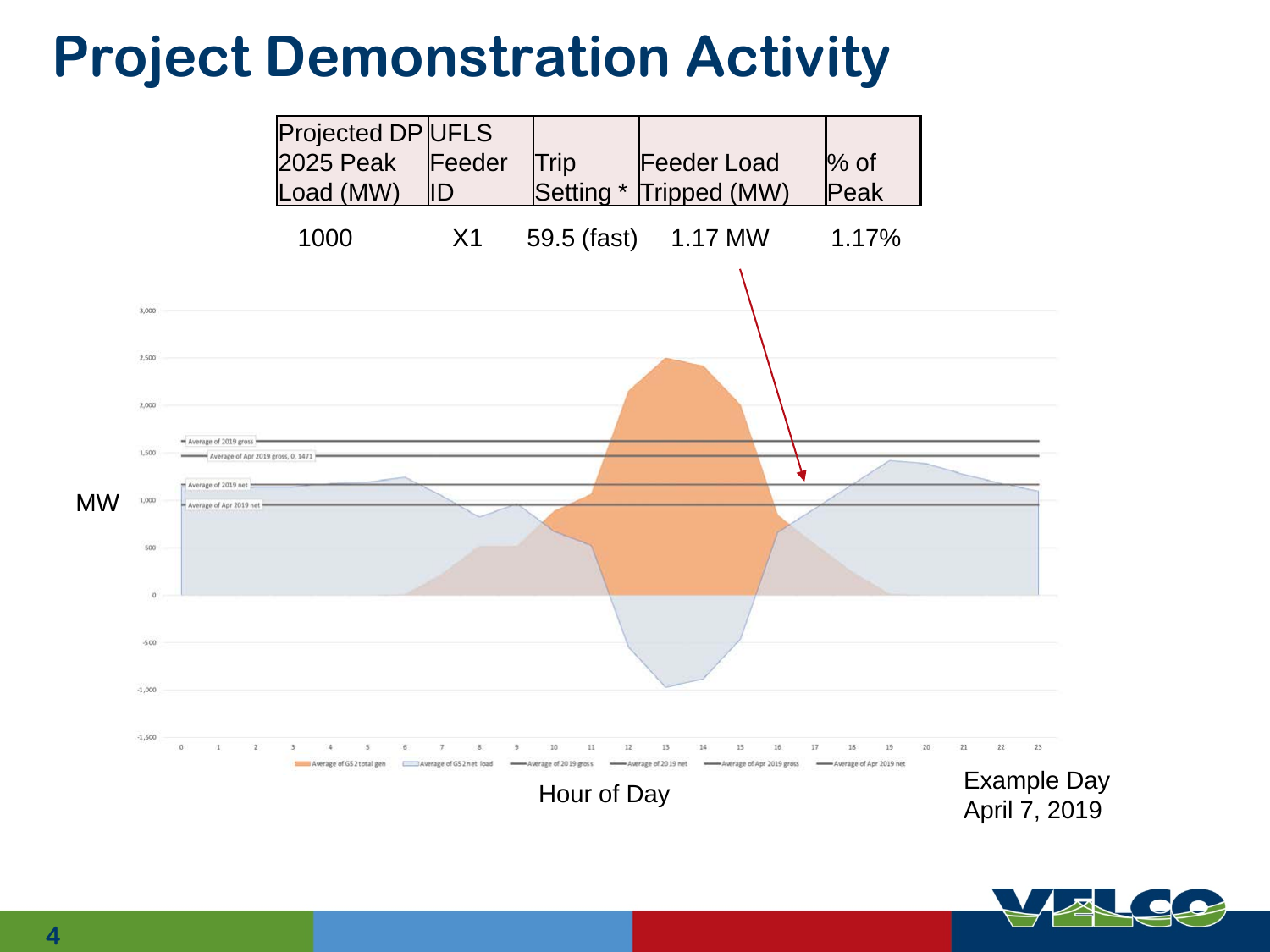## **Project Demonstration Activity**

- Demonstration project will involve Under Frequency Load Shedding (UFLS) given an evaluation of current powerflow (net generation vs net load of chosen feeders)
- Demonstrate that with data conveyed over VELCO's fiber optic system, utility operators can better pre-position and prepare the system for a UFLS event differently given DER at the time of an event
- Demonstration item aligns with on-going collaboration work and is expandable to other Vermont utility needs and beyond, i.e. FLM

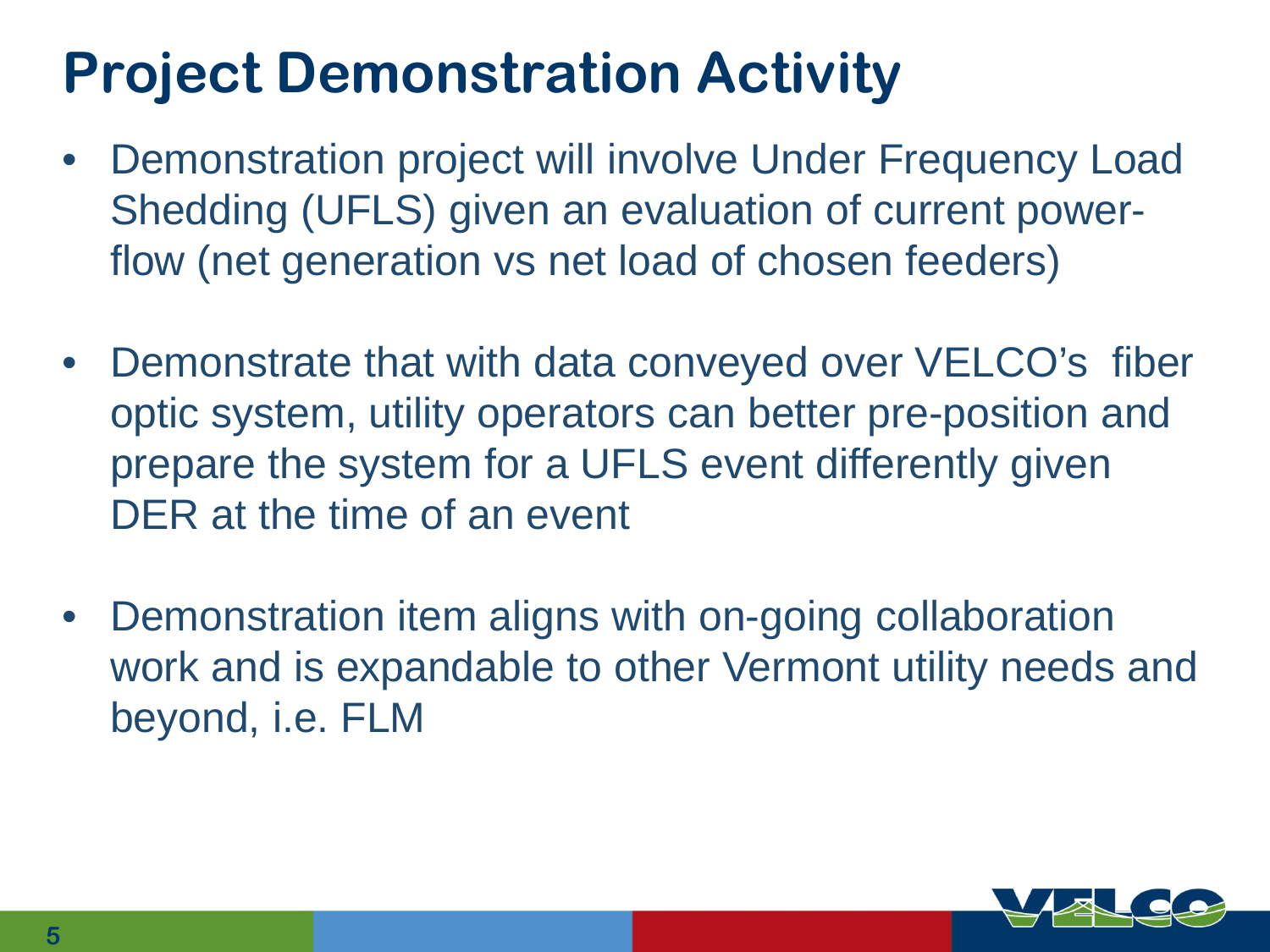### **Project Team and Current Status**

- Project will be managed by Battelle, operator of PNNL
	- UVM & VELCO to be subcontracted to Battelle
	- VELCO to receive \$1.5M to cover labor and costs of subcontractors
- VELCO's proposal included the option to form VDU subcommittee to allow for wider participation without contractual obligations
- VELCO's proposal, with GMP, BED and VEC remains under review, with award expected soon

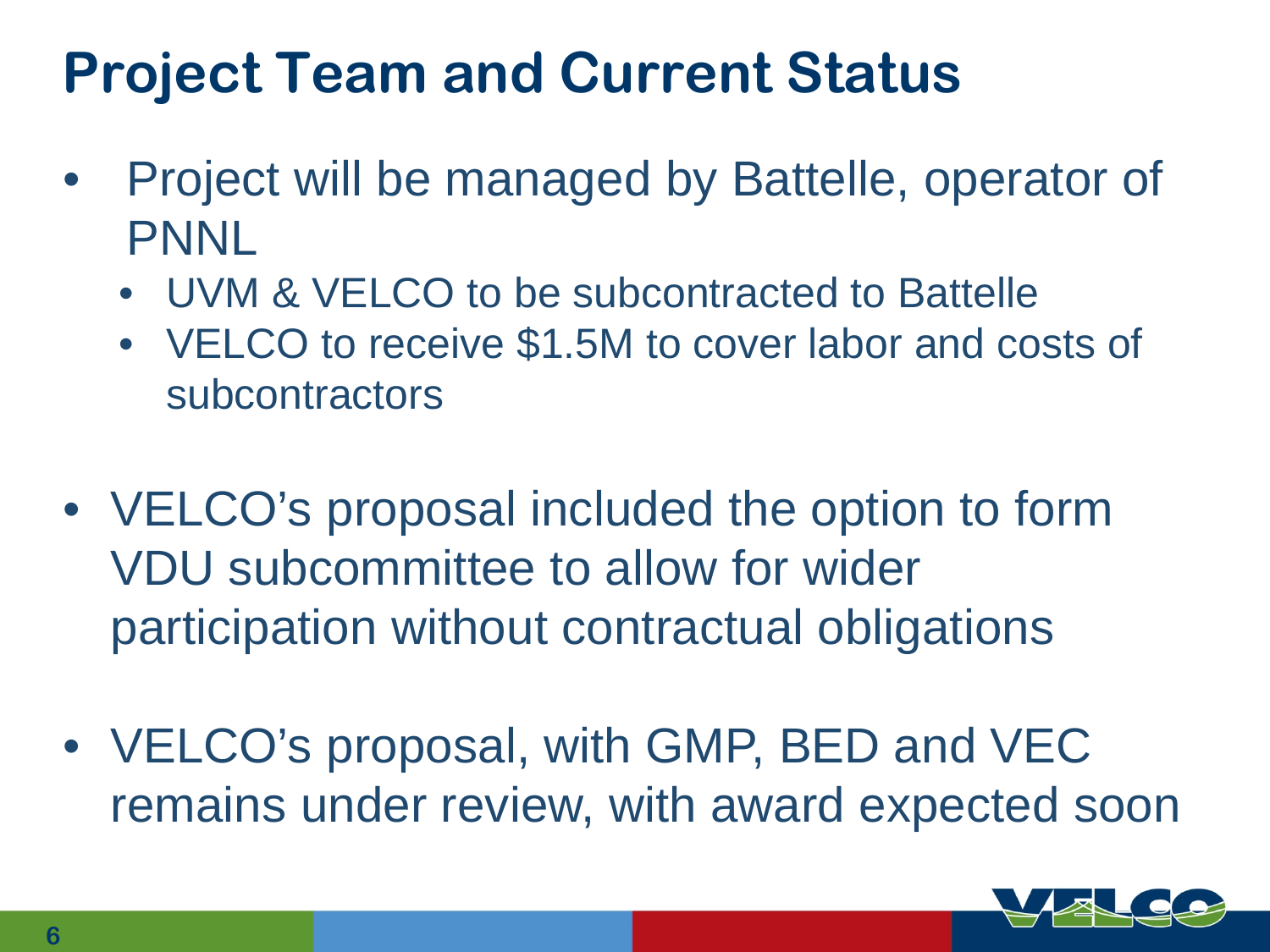## **Overall Project Team**



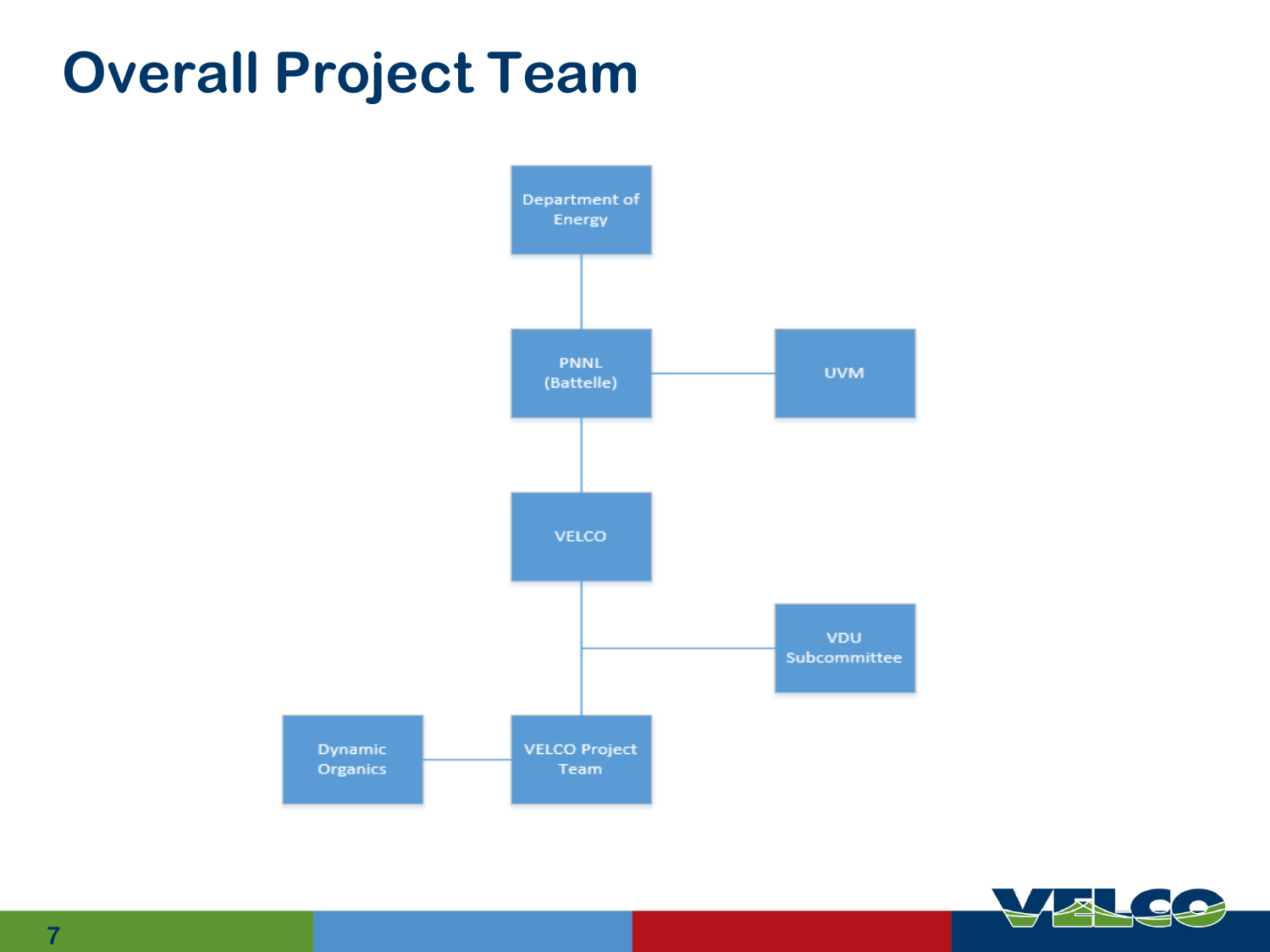## **OC Subcommittee Proposal**

- Create Subcommittee to support project and to collaborate with OC
- Provide opportunity for VDUs to participate to support/guide project outcomes
	- Final scope of project informs makeup of committee
	- Representative should have a technical background
	- Engage with additional technical subject matter experts
	- Assume monthly meeting to discuss project status, data needs and to provide VDU perspectives

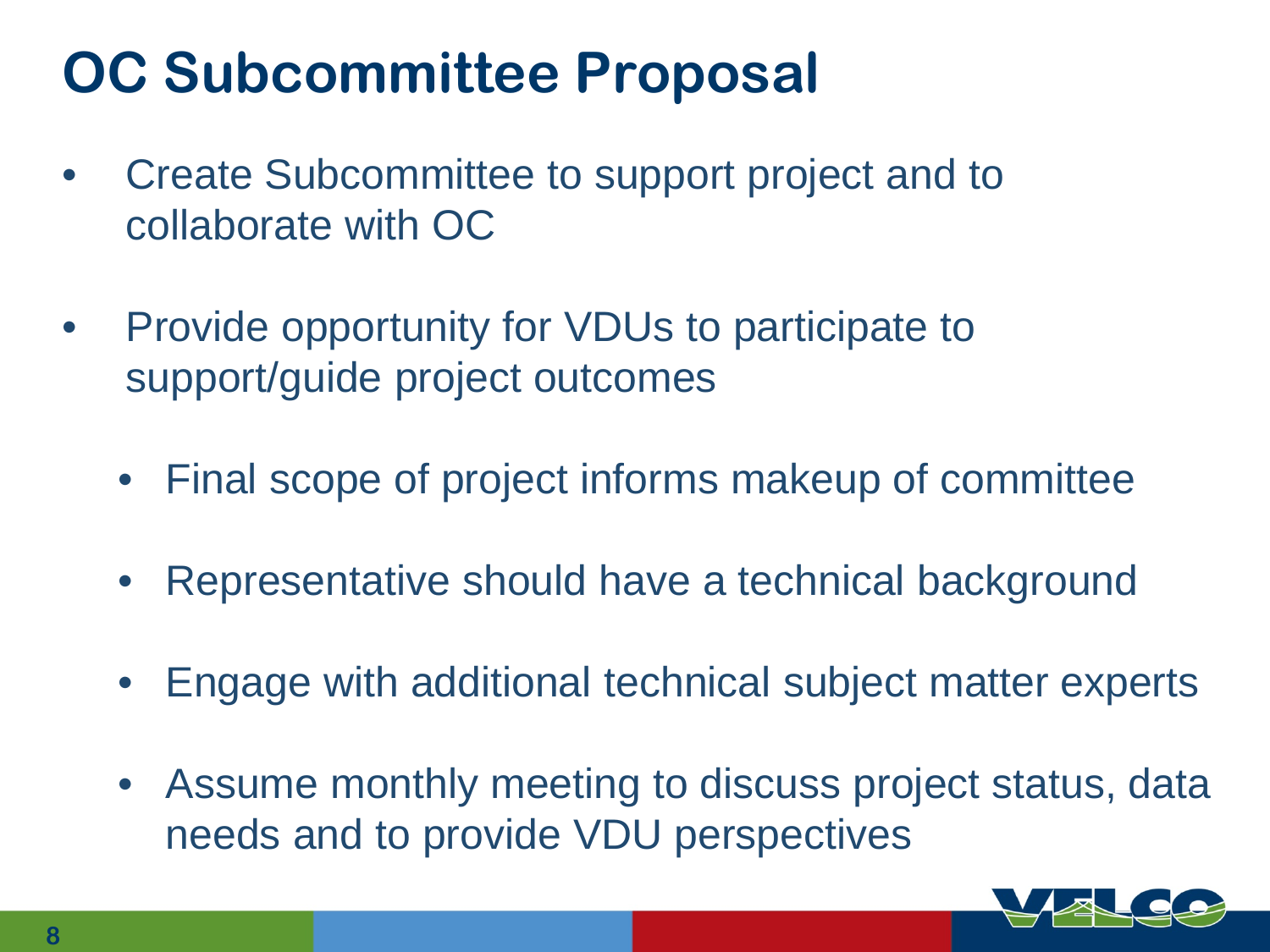#### **Team Vermont**

- Chair VELCO Project PM/Sponsor
- Co-Chair Cyril Brunner VEC
- Members & Alternates Participating VDU Staff
- SME Consult Morgan Casella (DO), etc.

Coordinates with overall project team members

- PNNL PM Kevin Schneider
- UVM PM Mads Almassalkhi

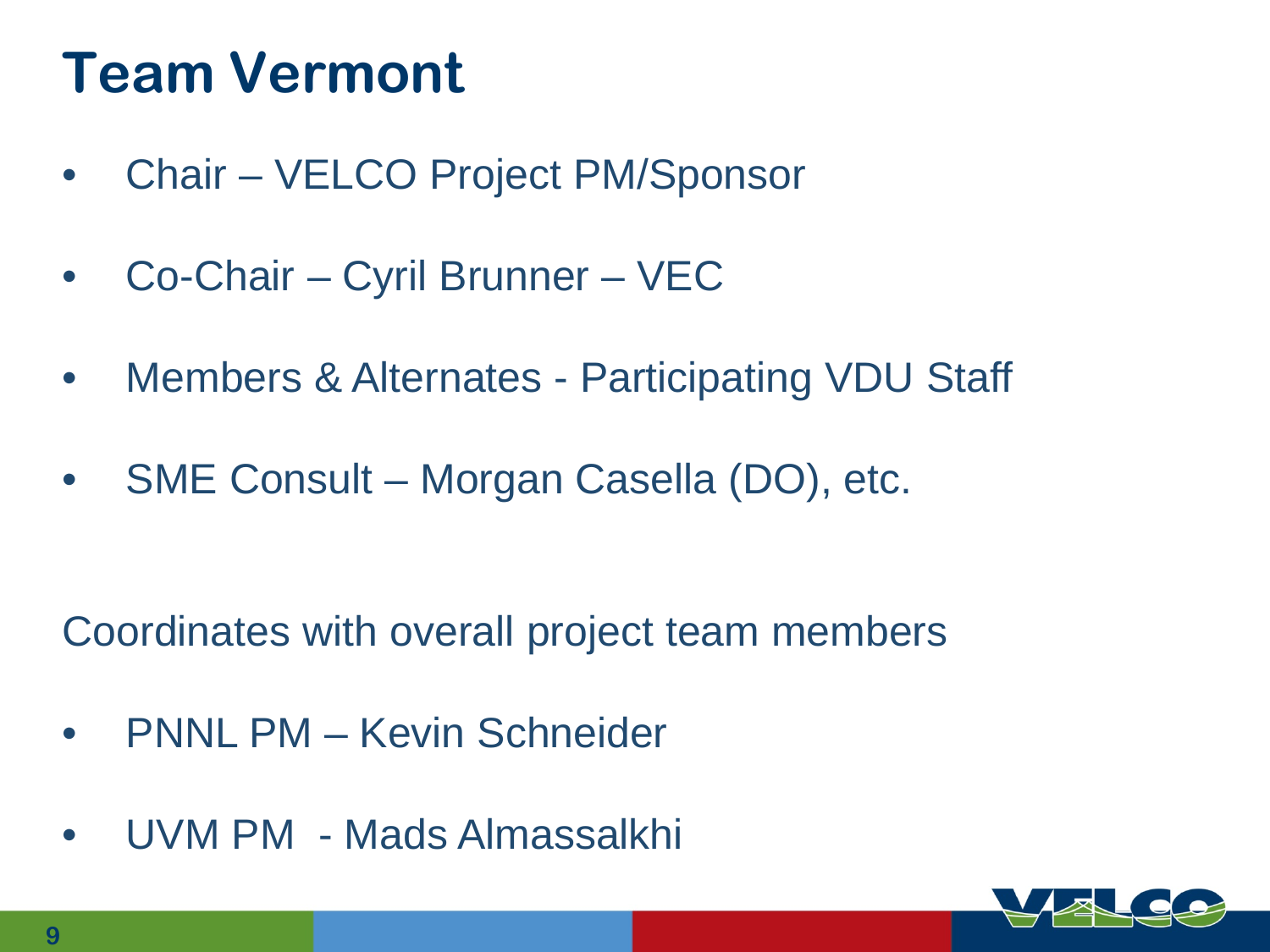## **Proposed Subcommittee Acton Plan**

- Form committee by April
- Outline data requirements and framework for data sharing
- Data discovery, extract, common information model process
- PNNL work scope and expected outputs from subcommittee collaboration
	- Outline of simulation and analysis (needs and wants by team)
	- Concept of Operations outline options & process with PNNL
	- Identify other opportunities
- Establish overall subcommittee work plan